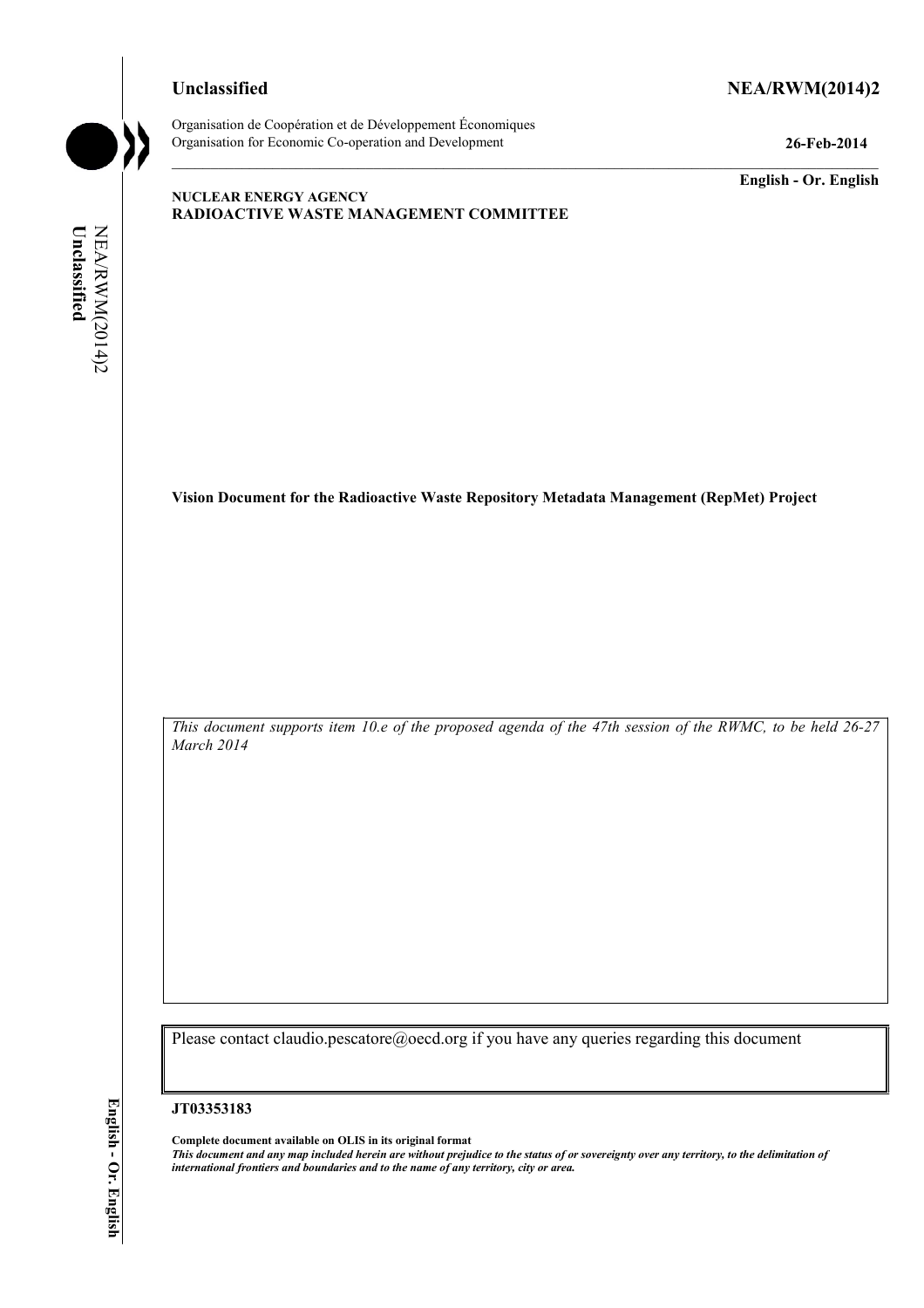# **VISION DOCUMENT FOR THE RADIOACTIVE WASTE REPOSITORY METADATA MANAGEMENT (REPMET) PROJECT**

## **BACKGROUND on DATA and METADATA**

## *Data*

Data and related records have to be collected and managed so that future generations of specialists both within and outside waste management institutions will still be able to make sense of them. Nonspecialist audiences are also very much interested in radioactive waste repository information, especially information concerning radiation protection and environmental safety and those that retrace decisions made in the past.

The relatively long time scales involved call for management practices of data and related records that are robust and, as far as possible, future-proof. Data must be preserved in a manner that continues to be intelligible, accessible and searchable in the future despite the inevitable changes in personnel and technology within organisations. Robustness also requires resiliency to future operational and societal changes, such as the advent of new organisational structures and evolutions in the decision making environment.

Typically, a national radioactive waste management programme has several systems of data, information, and/or records management, including databases that serve the needs of different communities. Subjects covered include:

- Geoscience:
- Engineering;
- Waste management;
- Context aspects, etc.

With data being used for a variety of purposes including:

- Site characterization and site selection;
- Numerical modelling;
- Repository design and construction;
- Repository operation;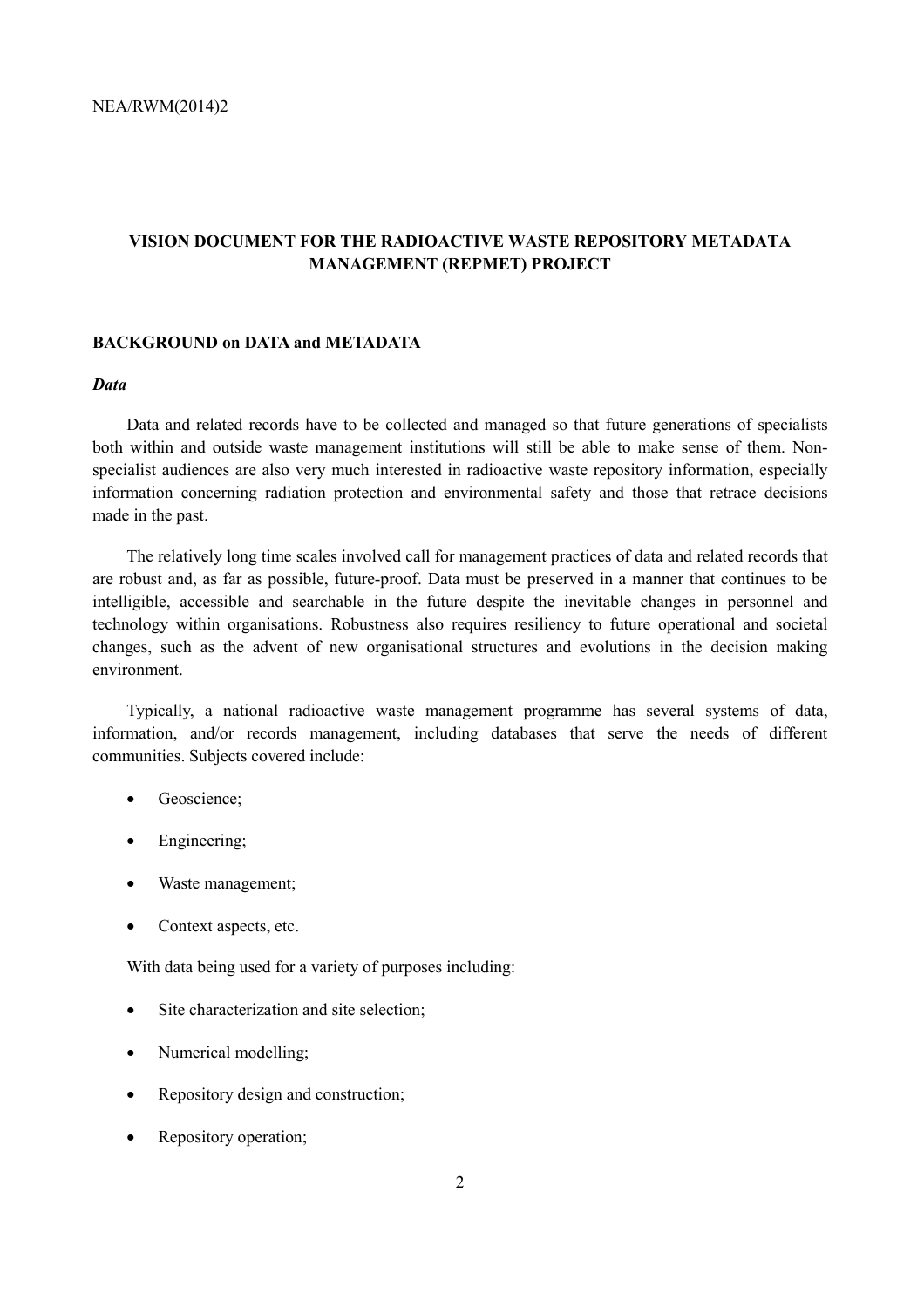- Repository licensing;
- Waste packaging and conditioning;
- Environmental impact assessment;
- Ouality assurance;
- Financial, political, legislative... etc.

### *Metadata*

National radioactive waste repository programmes are collecting large amounts of data to support the long-term management of their nations' radioactive wastes. The data and related records increase in number, type, and quality as programmes proceed through the successive stages of repository development: pre-siting, siting, characterisation, construction, operation and finally closure. Regulatory and societal approvals are included in this sequence.

Some programmes are also documenting past repository projects and facing a challenge in allowing both current and future generations to understand actions carried out in the past.

The available data, information and records are accessed and updated according to management systems, with the underlying repository allowing users to locate what they require through searches of full text or the associated metadata<sup>1</sup>.

Metadata allows context to be stored with data and information so that it can be located, used and reused. It can also help a waste management organisation demonstrate that their programmes are appropriately driven. Context setting information may among the others include information on:

- Quality checking or approval;
- Provenance:
- Ownership etc.

#### **Aims of RepMet**

The basic tenet of long-term data, information and records management is that "data are being collected and managed for others to use them". Individual scientists and research teams, as well as managers and communications specialists, need to be aware of this and document their work accordingly. This initiative will facilitate their task by bringing about a better understanding of a key aspect of data management, namely the identification and management of metadata within the field of radioactive waste disposal. By carrying out this work at an NEA level, organisations will benefit from an internationally

<sup>&</sup>lt;sup>1</sup> RepMet makes reference to the glossary of the OECD/NEA RK&M project for its terminology.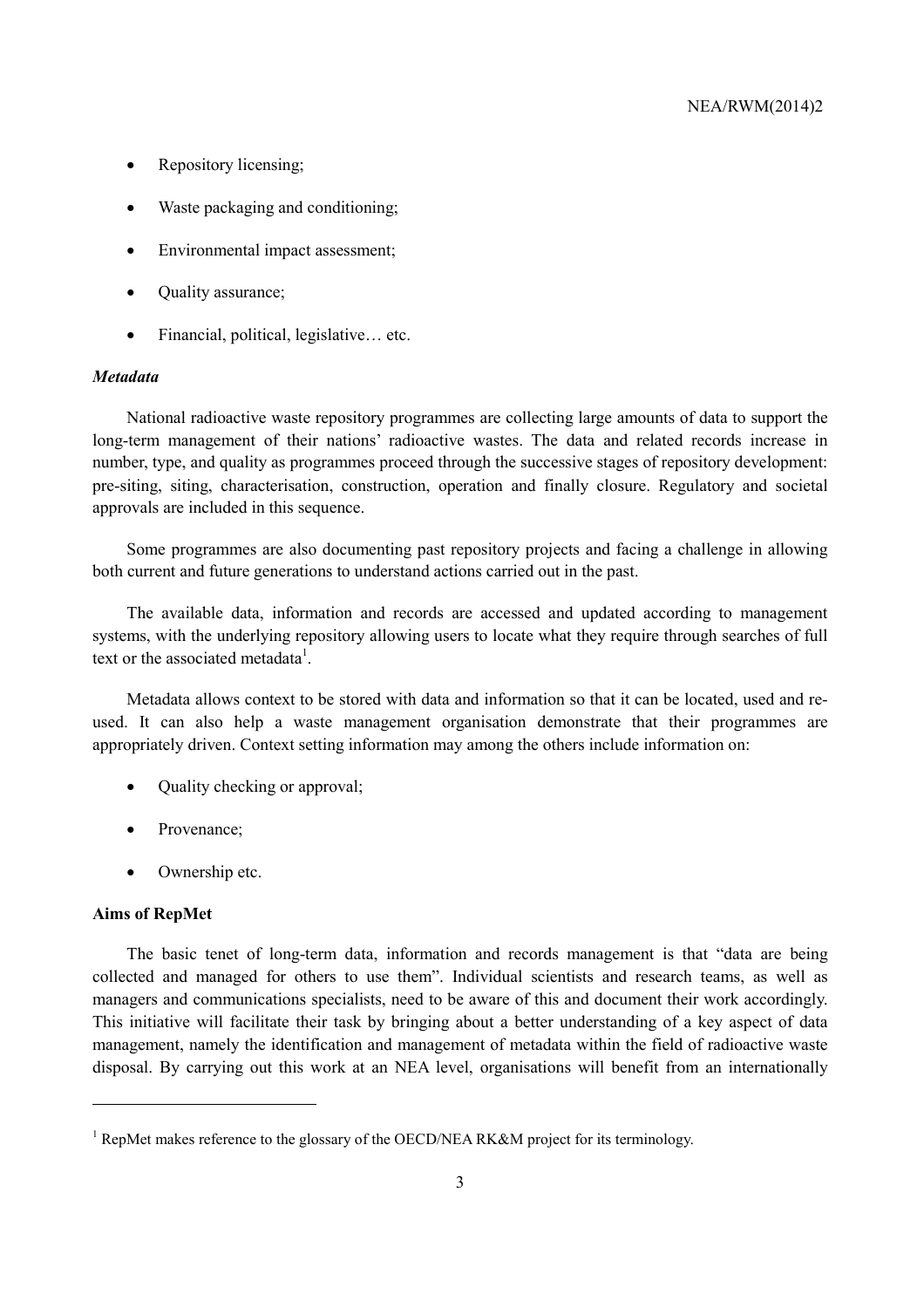## NEA/RWM(2014)2

harmonised approach which has been developed in association with sister organisations. Over the course of time, the project will create specific registries on subjects of common interest based on the practices currently in use nationally, and on the exchange of experience amongst project members and discussions with external experts and constituencies. The final reference registry should serve the purpose of consistency and completeness checks in the same vein as the current NEA FEP database.

Advantages of such an approach include easier and/or better:

- Auditability, verification and, if needed, modification of data,
- Support for the management of the long term memory within projects (including after the closure phase),
- Migration of records and data through different archival systems nationally and internationally,
- Recording of data and knowledge, and sharing with co-workers,
- Understanding of data and their reuse by users with various types of background and expectation,
- Integration, operation and maintenance for diverse data and knowledge in a standardised format and manner,
- Harmonised knowledge management systems based on robust formats of data and records.

*The aim of this initiative is to create sets of metadata that can be used by national programmes to manage their repository data, information and records in a way that is both harmonised internationally and suitable for long-term management and utilisation, e.g., in safety cases. It will also formulate a consistent set of guiding principles for capturing and generating metadata. The RepMet project fills a unique and important niche in the broader programmes on knowledge management that are conducted nationally and internationally* 

*RepMet will have a strong connection to the OECD/NEA RK&M project and will be affiliated to the NEA IGSC. The IGD-TP, under the auspices of the EC, will be an important interlocutor* 

It is expected that a common basis for metadata would give guidance towards organising data in a common fashion between members.

## **Scope of Work**

The scope of the RepMet project is the:

- Identification of methods and procedures for the data and metadata gathering and management.
- Justification of the sufficiency of the set of metadata describing the identified data.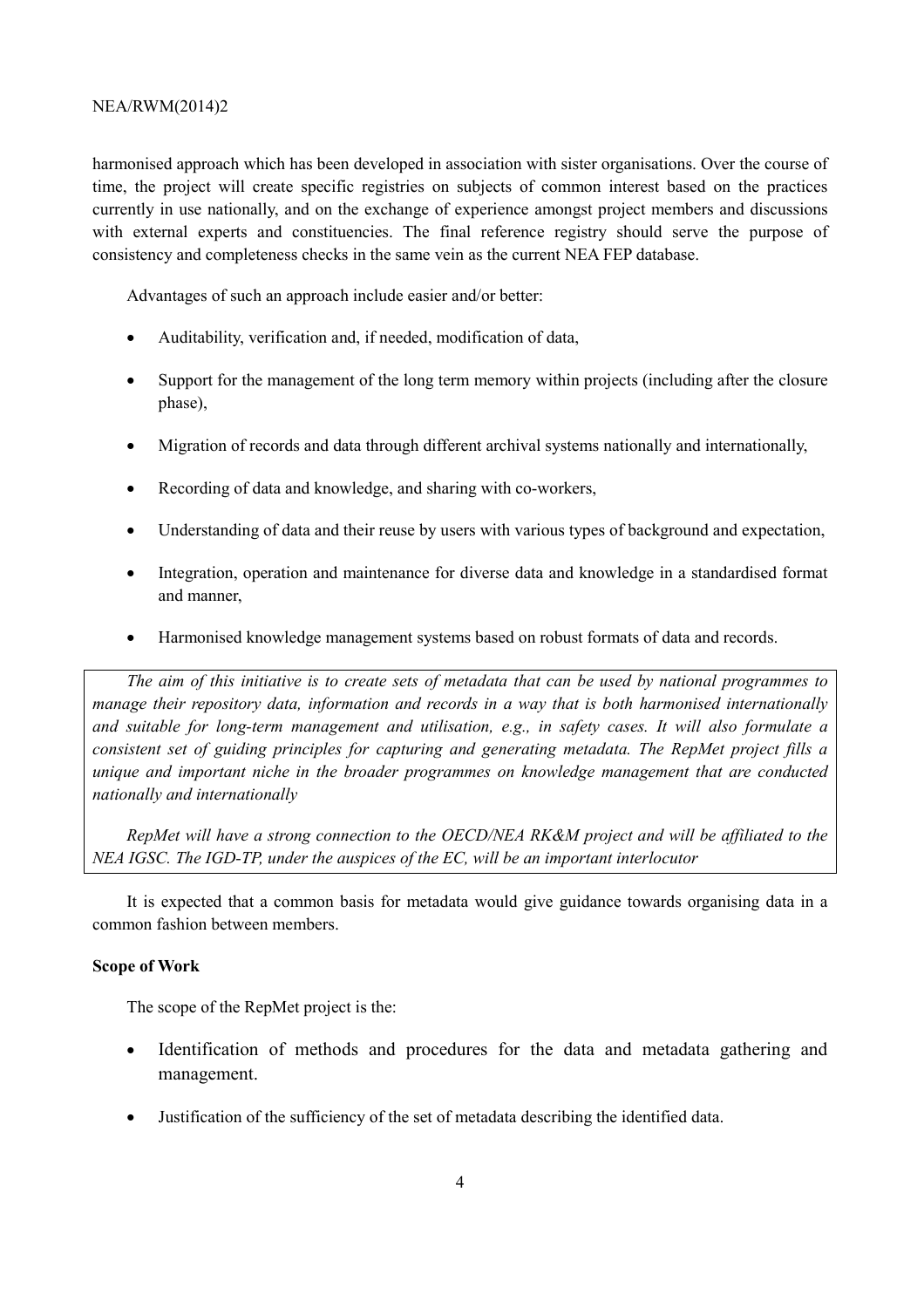- Relationship to safety assessment models. The metadata required for the information captured 'in the field' will differ from that required for the analysed and derived data that are often used within safety assessment models.
- The role of metadata in 'handshake' protocols between data providers (e.g. site characterisation or waste producers) and data users (e.g. modellers or strategic decision makers).
- Identification of methods, protocols, etc. to guarantee the persistence of the above procedures in time.
- Feasibility of the identified procedures.
- Guideline for proposed data/metadata management.
- Discussion, and possibly joint recommendations, on critical terms that are used by the member organisations.
- The role of controlled vocabularies and policy as a means of ensuring consistency and reliability of data and its cataloguing.
- Data auditability, verification methods and if needed modification.

# **Milestones – 2013 through 2015 (Phase I)**

- Terminology; collaboration on the definition and consistency of terms with the RK&M project.
- Arrive at a common understanding of, and then document, the systems of metadata that are used or planned today in WMOs. Focus will be on the topic of "Waste packages ready for disposal".
- Collect and analyse existing metadata standards or recommendations in other fields. Discuss and document applicability to geological disposal.
- Identify the current inventory of methods/recommendations on how to select metadata in order to be confident in its continued applicability.
- Formulate guiding principles for metadata generation which ensure, as far as possible, that it is also suitable for long-term management.
- Start work on categorization of metadata, e.g. by subject or use, to aid searching be informed on emerging trends.
- Start considerations on how to code entries so that they are human-language independent.
- Establish strong cooperation between RepMet and the NEA RK&M project, because the set of information handled by the RK&M project is derived from data handled by the RepMet project.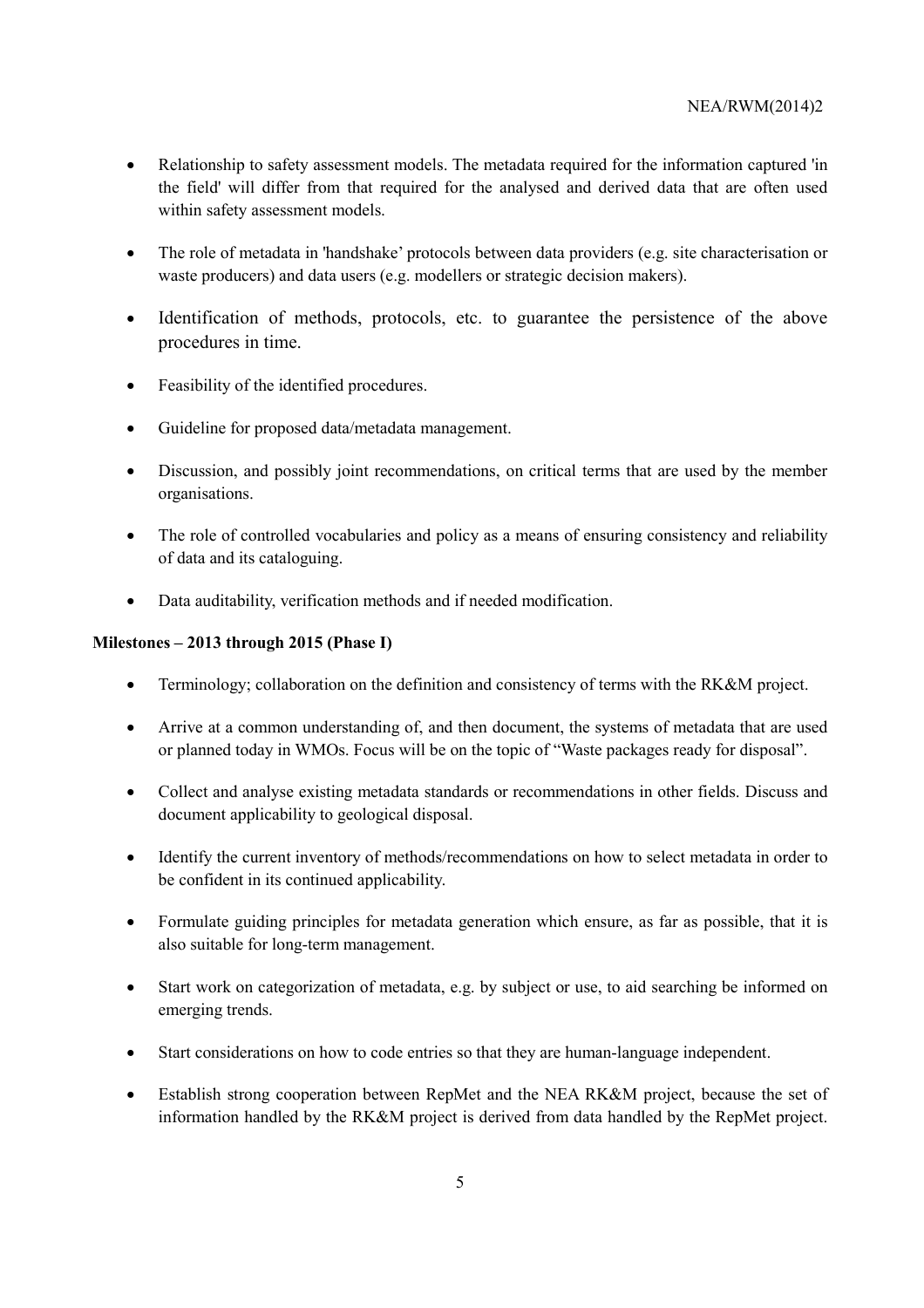Additionally the RK&M has a specific glossary and will soon make available a wiki platform that can be of use to RepMet, including for its contents.

## **Milestones – 2015 through 2017 (Phase II)**

- Continue work on Phase-I tasks that need to be completed;
- Common understanding and documenting inventory of metadata that is used or planned today in WMOs. Focus topic: "The near field and the far field of the repository";
- Continue and complete work categorization of metadata with a view to propose one or more metadata registry;
- Publication of
	- the compiled guideline(s)/recommendation(s),
	- − the inventory of metadata used in today's practice
	- the RepMet suggested reference registries of metadata, so far.

### **Modus operandi**

Members will meet twice yearly; back to back meetings with the RK&M will be considered, especially when workshops will be taking place. In general, synergies will be sought with the RK&M initiative<sup>2</sup> (access to the RK&M wiki, joint workshops, sharing of lessons, etc....)

Inter-session work will be carried out mostly by a consultant who will consolidate information collected in the project and will help summarise our findings. Experts who can bring knowledge of metadata from other fields will also be used. Some inter-session work will have to be carried by project members, e.g., for collecting those organisations' existing metadata lists and for reviewing draft documents.

## **Management**

A group of 3 people will steer the project. Claudio Pescatore, Zoltán Nagy and Alexander Carter are the current members of the steering group. Claudio Pescatore is the project co-ordinator and contact at the NEA. They will prepare the next meetings of the project.

Gloria Kwong, the Secretariat of the IGSC, and other NEA staff will work with Claudio Pescatore on the NEA side.

<sup>2</sup> http://www.oecd-nea.org/rwm/rkm/